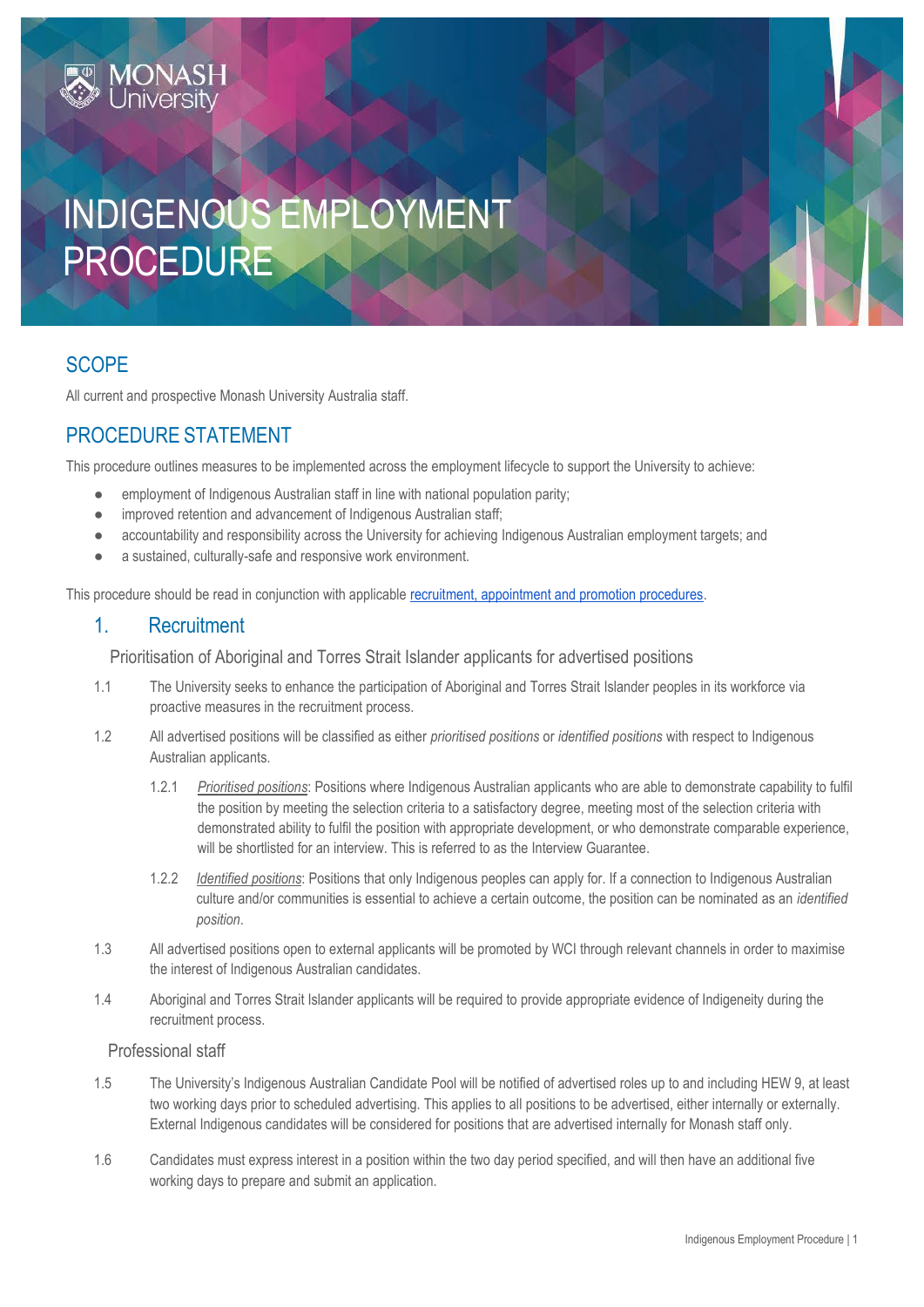- 1.7 Candidates will be interviewed and considered for appointment prior to further advertising where they meet the selection criteria to a satisfactory degree, meet most of the section criteria with demonstrated ability to fulfil the position with appropriate professional development, or demonstrate comparable experience.
- 1.8 The University allocates a defined number of professional staff positions for Indigenous Australian staff that are exempt from any FTE workforce caps. This allows the appointment of Indigenous Australian staff (including trainees) to proceed notwithstanding that this may exceed an otherwise applicable FTE workforce cap.
- 1.9 An FTE cap exemption may be applied to specific roles prior to advertising, or to other roles where an Indigenous applicant is the successful candidate. Managers should contact the WCI for assistance in navigating this process.

#### Academic staff

1.10 The WCI will maintain a register of candidates for academic positions via the Indigenous Academic Candidate Pool and will liaise with relevant faculties and departments regarding current or forthcoming employment opportunities.

### Drafting considerations for key selection criteria

- 1.11 To attract a broader range of applicants and remove barriers to participation by Indigenous Australian applicants, hiring managers should consider how knowledge of Indigenous cultures and practices can contribute to the advancement of their work area, specific goals and/or a particular research discipline, and outline this as a desirable attribute/experience. Further consideration can be given to how such attributes can equate to or replace formal qualifications or professional experience.
- 1.12 Where there is an opportunity for the Indigenous Australian applicant, if appointed, to grow into a role, the key selection criteria can be drafted in collaboration with Monash HR to reflect this, in order to attract a broader range of applicants.

#### Shortlisting and interviewing Indigenous Australian applicants

- 1.13 When an individual identifies as Aboriginal and/or Torres Strait Islander in the application process, the WCI will be notified. This allows WCI to offer tailored support and advice to the candidate.
- 1.14 Where one or more Indigenous Australian candidates have applied, a representative from the WCI or its nominee will be included as a member on the Selection Committee.
	- 1.14.1 In this instance, it is expected that the Selection Committee will be chaired by a staff member who has completed Indigenous cultural awareness training (i.e. Indigenous Cultural Safety workshop, online module or equivalent) and Inclusive Leadership training.
- 1.15 In accordance with clause 1.2.1, Indigenous Australian applicants will be assessed for the Interview Guarantee prior to shortlisting of other applicants.

#### Selection and notification of outcome

- 1.16 The Selection Committee is encouraged to consider the University's commitment to Indigenous Australian employment, diversity and inclusion when selecting the preferred candidate.
- 1.17 Successful applicants will be notified of the outcome as per the [Fixed-term and continuing staff appointment Procedure.](https://publicpolicydms.monash.edu/Monash/documents/1935716)
- 1.18 Indigenous Australian applicants who are unsuccessful at interview will be provided feedback by the representative from the WCI or its nominee on the Selection Committee. In circumstances where the advertised position is highly technical this feedback may be provided in consultation/collaboration with the hiring manager.
- 1.19 The WCI will invite unsuccessful Indigenous Australian applicants to join the Indigenous Candidate Employment Pool.

## 2. Onboarding and commencement

- 2.1 When an Indigenous Australian staff member joins the University, hiring managers, the business unit and the WCI have a joint responsibility to ensure induction and onboarding is planned and conducted in a welcoming and culturally-safe manner; an induction checklist should be developed to support this.
- 2.2 Indigenous Australian staff members who are new to the University will be offered the opportunity to be mentored by an appropriate and experienced University staff member for the first six months of their employment. The mentor's role is to support the staff member's introduction to the University environment and foster a sense of connection and belonging.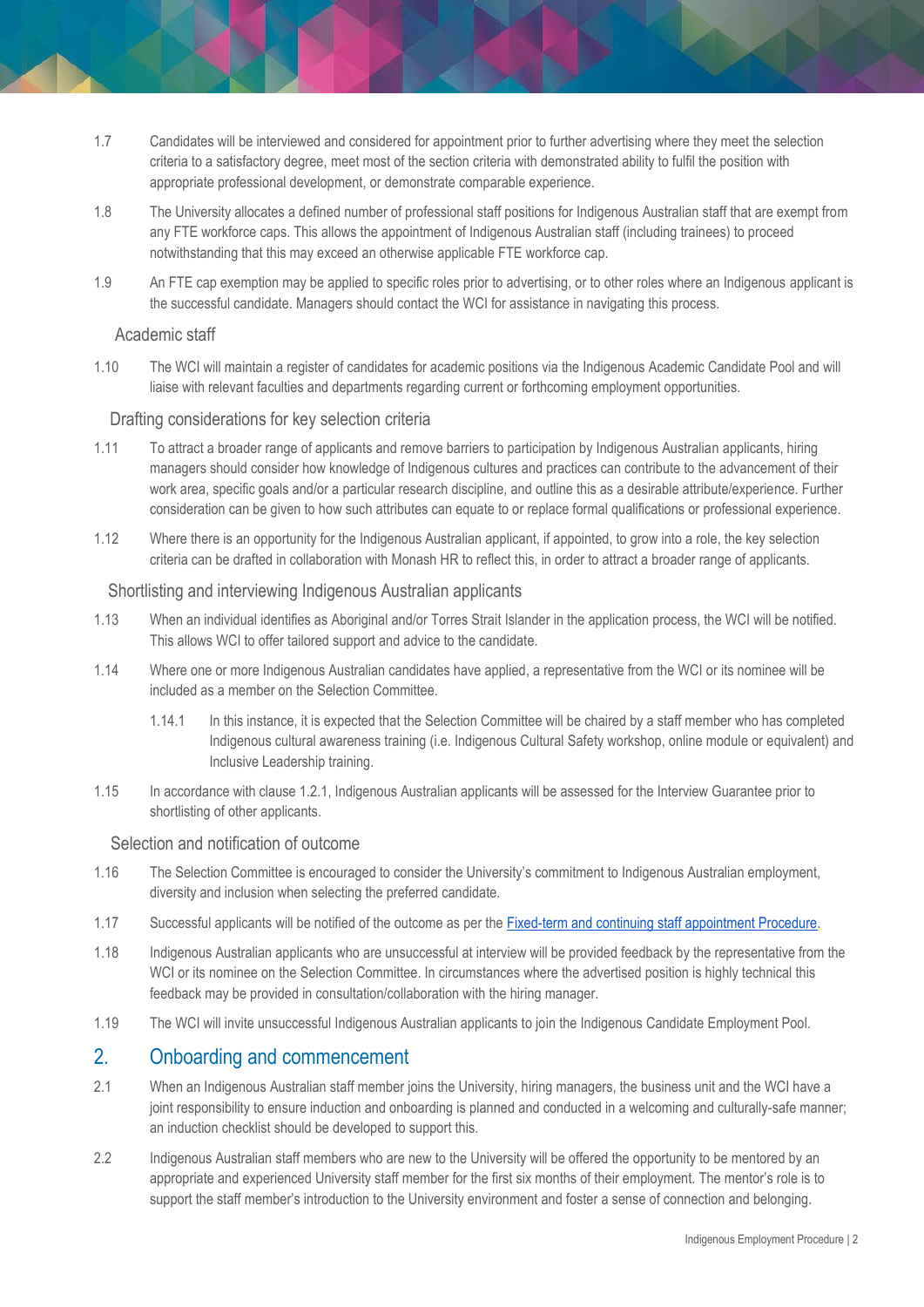- 2.2.1 Mentoring partnerships can be established throug[h existing University-wide](https://www.monash.edu/about/mentoring) [mentoring programs,](https://www.monash.edu/about/mentoring) the WCI, or with the assistance of the hiring manager, and must not have a conflict of interest (i.e. mentor must not be the staff member's supervisor).
- 2.3 The WCI will provide cultural support, including connecting new staff members to Indigenous networks and providing information in conjunction with Monash HR about leave entitlements specifically available for Indigenous Australian cultural and caring responsibilities and sorry business.

## 3. Internal Indigenous community building and support

## Respecting Indigenous identity

- 3.1 Managers should respect Indigenous staff members' preferences around how they express their culture and how they identify. For example, if an Indigenous staff member does not wish to highlight their Indigeneity, this will be respected.
- 3.2 Managers must support their Indigenous Australian staff if they wish to attend official WCI Aboriginal and Torres Strait Islander staff network meetings and gatherings, as well as support their participation in Monash University Indigenous Australian events and mentoring programs.

## Cultural and ceremonial leave

3.3 Managers must familiarise themselves with the [Ceremonial](https://publicpolicydms.monash.edu/Monash/documents/1935667) [Leave Procedure](https://www.monash.edu/__data/assets/pdf_file/0011/1733627/Ceremonial-Leave.pdf) and associated entitlements for Indigenous Australian staff.

## 4. Professional development, retention and career progression

4.1 An annual report will be provided to the Pro-Vice Chancellor (Indigenous) by the Chief Human Resources Officer detailing data on academic promotion, professional staff progression, recruitment, retention and exits in alignment with the performance metrics detailed in the [Aboriginal and Torres Strait Islander Framework 2019-2030](https://www.monash.edu/__data/assets/pdf_file/0005/1573502/18P-0628-Indigenous-Framework-Monash-University.pdf) and the [Impact 2030](https://www.monash.edu/about/strategic-direction/strategic-plan) Strategic Plan.

### Supporting staff development goals

- 4.2 Managers should support their Indigenous Australian staff to clearly define and articulate their professional development and learning goals along with the staff member's aspirations within the University.
	- 4.2.1 Managers and supervisors should include cultural support and leadership development in myPlan discussions with their Indigenous Australian staff.
- 4.3 The University encourages managers to consider the University's commitment to the employment and progression of Indigenous Australian staff when assessing or recommending candidates for professional development opportunities.

### Supporting career advancement

- 4.4 Managers are expected to support career advancement opportunities for Indigenous Australian staff, even if such opportunities exist external to their team, faculty or division. The development and progression of Indigenous Australian staff members within the University is a key objective of th[e Aboriginal and Torres Strait Islander Framework 2019-2030.](https://www.monash.edu/__data/assets/pdf_file/0005/1573502/18P-0628-Indigenous-Framework-Monash-University.pdf)
- 4.5 The [Academic Performance Framework](https://www.monash.edu/academicpromotion/academic-performance-framework) guides career development, performance development, promotion and probation expectations across research, education and engagement. Indigenous Australian academic staff are encouraged to engage with the WCI for support and advice on leveraging their knowledge and experience at any of the Framework milestones (i.e. probation, planning to apply for promotion).

## 5. Creating a culturally-informed and responsive working environment

5.1 Heads of Unit are encouraged to develop localised Group Action Plans, as referenced in th[e Aboriginal and Torres Strait](https://www.monash.edu/__data/assets/pdf_file/0005/1573502/18P-0628-Indigenous-Framework-Monash-University.pdf)  [Islander Framework 2019-2030,](https://www.monash.edu/__data/assets/pdf_file/0005/1573502/18P-0628-Indigenous-Framework-Monash-University.pdf) to articulate how their team or business area aims to engage Indigenous Australian people and Indigenous Communities as part of their 'business as usual'. All University staff are encouraged to undertake Indigenous Cultural Awareness Training and should discuss other related internal and external professional development opportunities with their supervisor.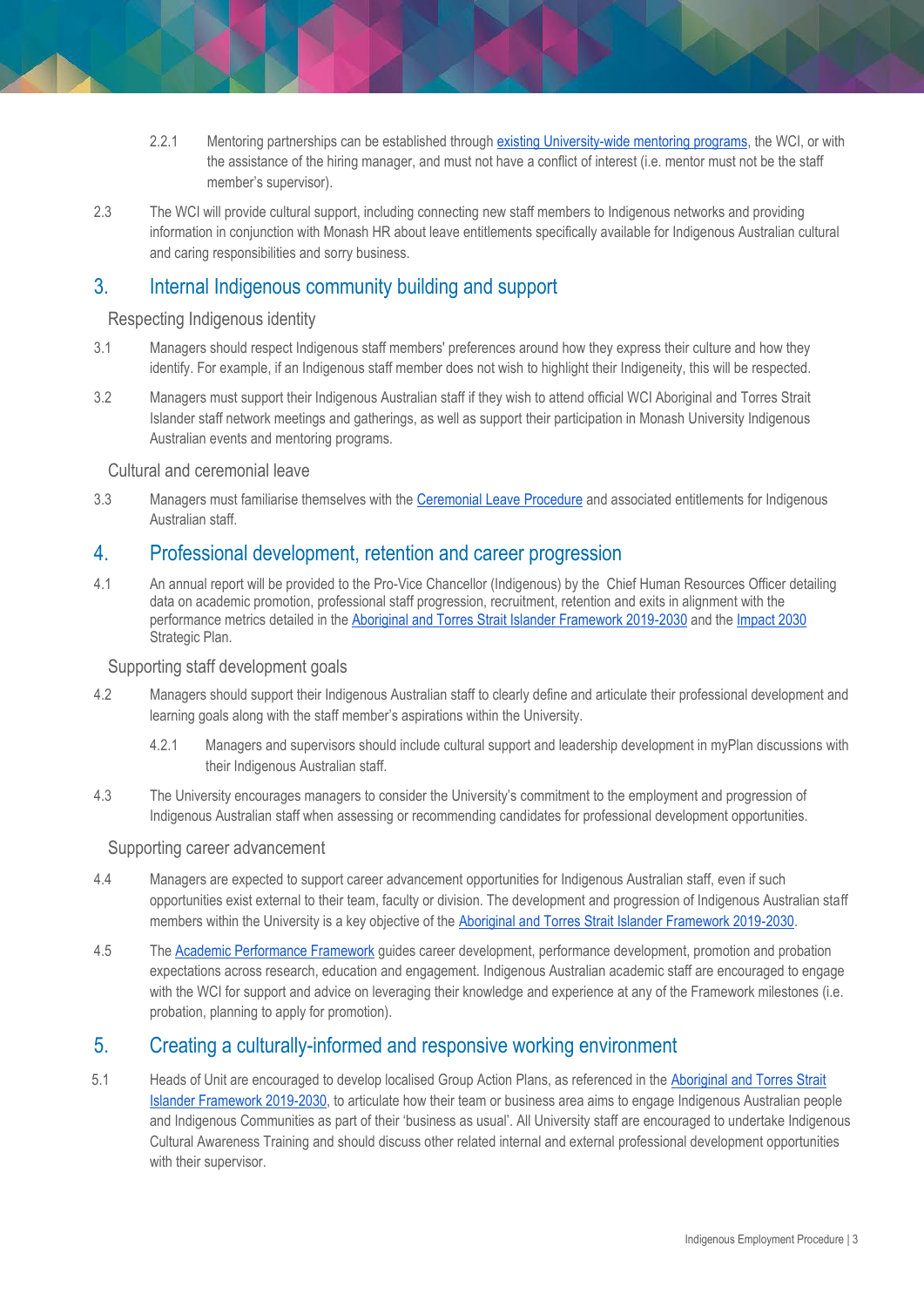5.2 Where there are any performance issues or concerns, managers of Indigenous staff should consult with the Program Manager, Indigenous Employment and Engagement alongside the relevant HR Business Partner to support a culturally safe performance management process.

## 6. Cessation of employment

- 6.1 When an Indigenous Australian staff member is leaving the University, managers are expected to consult with the WCI and Monash HR to ensure a culturally appropriate exit process.
- 6.2 Indigenous Australian staff who resign from the University will be offered an exit interview which will be collaboratively conducted by the WCI and the relevant HR Business Partner.
- 6.3 Managers should prioritise trying to replace any Indigenous Australian staff member who leaves a position they manage with another suitable Indigenous Australian candidate.

# **DEFINITIONS**

| <b>Aboriginal and Torres</b><br>Strait Islander peoples      | Means those of Aboriginal and/or Torres Strait Islander descent who identify as Aboriginal and/or<br>Torres Strait Islander persons and who are accepted as such by their Aboriginal and/or Torres Strait<br>Islander community in Australia.                                                                                                                                                                                                                                                                                                              |
|--------------------------------------------------------------|------------------------------------------------------------------------------------------------------------------------------------------------------------------------------------------------------------------------------------------------------------------------------------------------------------------------------------------------------------------------------------------------------------------------------------------------------------------------------------------------------------------------------------------------------------|
| Full Time Equivalent (FTE)<br>workforce cap                  | A limit on the FTE workforce for a specified administrative or academic unit.                                                                                                                                                                                                                                                                                                                                                                                                                                                                              |
| Hiring manager                                               | The individual responsible for filling the vacancy, usually the supervisor of the position                                                                                                                                                                                                                                                                                                                                                                                                                                                                 |
| <b>HR Business Partner</b>                                   | A key member of the Monash HR Business Partnering community who provides strategic advice and<br>solutions to a particular client group.                                                                                                                                                                                                                                                                                                                                                                                                                   |
| Indigenous<br>Australian/Indigenous<br>peoples               | Aboriginal and Torres Strait Islander person or peoples Indigenous to Australia.                                                                                                                                                                                                                                                                                                                                                                                                                                                                           |
| <b>Indigenous Australian</b><br>candidate employment<br>pool | A database of existing and prospective Indigenous staff maintained by the William Cooper Institute.                                                                                                                                                                                                                                                                                                                                                                                                                                                        |
| Indigenous communities                                       | Refers to Indigenous Australian Nations and Clan groups, as well as geographically specific groups of<br>Aboriginal and Torres Strait Islander People.                                                                                                                                                                                                                                                                                                                                                                                                     |
| Interview guarantee                                          | The guarantee that Indigenous Australian applicants who are able to demonstrate capability to fulfil<br>the position by meeting the selection criteria to a satisfactory degree, or who demonstrate<br>comparable experience, will be shortlisted for an interview for such positions.                                                                                                                                                                                                                                                                     |
| Selection criteria                                           | Specific qualifications, knowledge, experience and demonstrated abilities required to perform the<br>duties and responsibilities of the position.                                                                                                                                                                                                                                                                                                                                                                                                          |
| <b>Sorry business</b>                                        | Cultural practices and ceremonies associated with mourning.                                                                                                                                                                                                                                                                                                                                                                                                                                                                                                |
| Special measure                                              | Section 12(1) of the Equal Opportunity Act 2010 (Vic) describes a special measure as action taken 'for<br>the purpose of promoting or realising substantive equality for members of a group with a particular<br>attribute'. The concept of 'special measures' is well established under international human rights law,<br>and Australian federal, state and territory anti-discrimination laws. Broadly, a special measure aims to<br>redress historical disadvantage in a group of people with a particular attribute who have faced<br>discrimination. |
| <b>William Cooper Institute</b>                              | A hub for Aboriginal and Torres Strait Islander research, learning and engagement responsible for<br>promoting Indigenous leadership and advancement across Monash University.                                                                                                                                                                                                                                                                                                                                                                             |